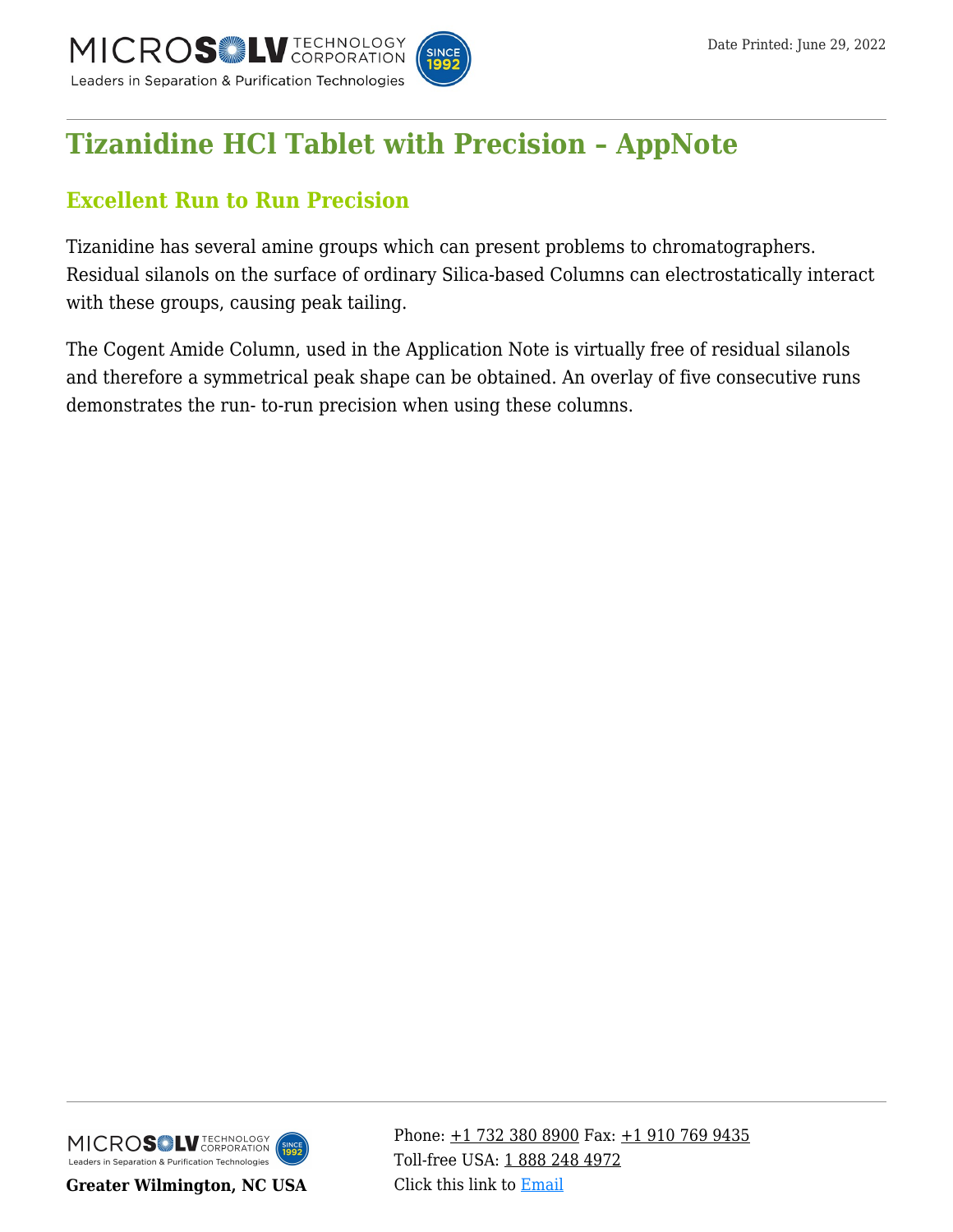





Tizanidine

## **Peak:**



**Greater Wilmington, NC USA**

Phone: [+1 732 380 8900](#page--1-0) Fax: [+1 910 769 9435](#page--1-0) Toll-free USA: [1 888 248 4972](#page--1-0) Click this link to [Email](https://www.mtc-usa.com/contact)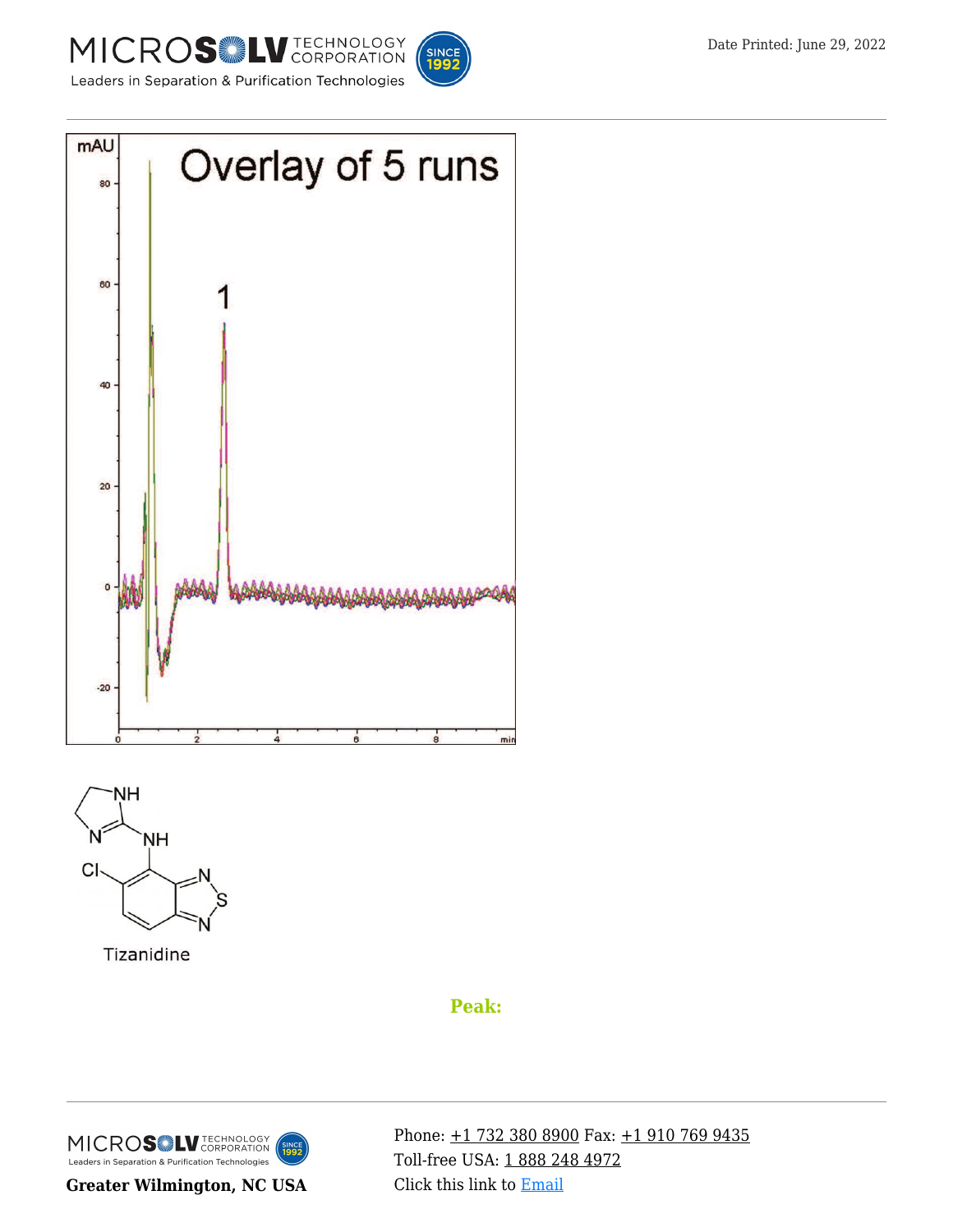

Tizanidine

## **Method Conditions**

**Column:** Cogent Amide™, 4μm, 100Å

**Catalog No.:** [40036-05P](https://www.mtc-usa.com/product-details/id/4111930/catalog/40036-05p)

**Dimensions:** 4.6 x 50mm

### **Mobile Phase:**

A:  $90\%$  DI Water / 10% Acetonitrile / 0.1% Formic Acid (v/v)

—B: Acetonitrile / 0.1% Formic Acid (v/v)

## **Gradient:**

| Time           | %B |
|----------------|----|
| (Minutes)      |    |
|                | 90 |
| $\overline{2}$ | 90 |
| 6              | 40 |
|                | 90 |

**Flow rate:** 1.0 mL/minute **Detection:** UV @ 230nm **Injection vol.:** 3μL **Sample Preparation:**

4 mg strength Tizanidine HCl tablet was ground and weighed in a 10 mL volumetric flask. A portion of 50/50 solvent A/ solvent B diluent was added and the flask was sonicated 10 minutes. It was then diluted to mark and filtered with a 0.45µm Nylon syringe filter (MicroSolv Tech Corp). An aliquot was then diluted 1:10 with a diluent of 10% solvent A / 90%.

*Note: Tizanidine is a centrally acting* α2*- adrenergic agonist used to treat spasms, cramping, tightness of muscles, and related conditions. It is available under the trade name Zanaflex® as well as generic versions.*



**Greater Wilmington, NC USA**

Phone:  $\pm$ 1 732 380 8900 Fax:  $\pm$ 1 910 769 9435 Toll-free USA: [1 888 248 4972](#page--1-0) Click this link to [Email](https://www.mtc-usa.com/contact)